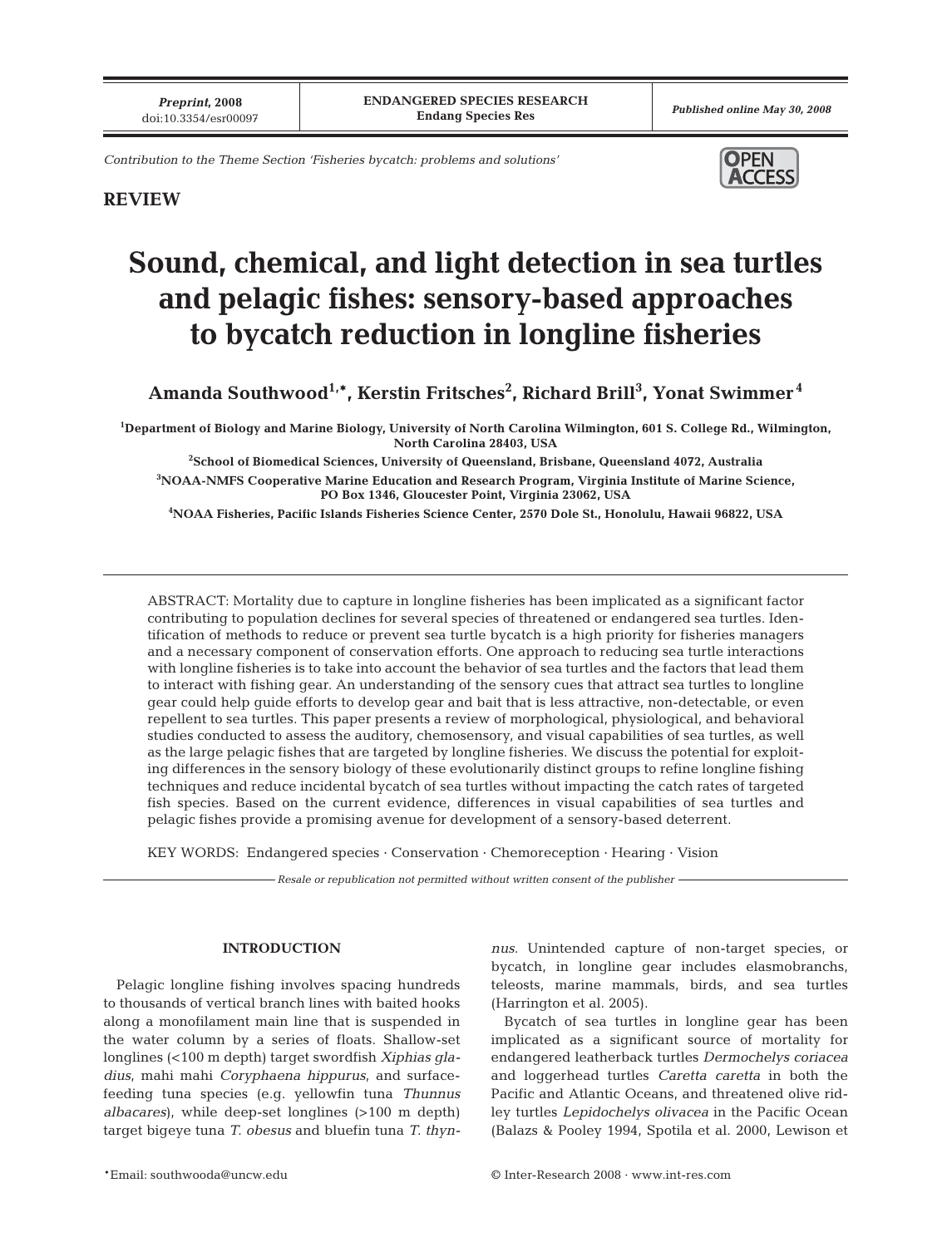al. 2004). As a result, United States (US) regulatory agencies have enacted numerous temporal and gearbased mitigation measures to reduce or prevent capture of sea turtles by the US longline fleets. Swordfish fleets operating in the Pacific and Atlantic Oceans have been subject to large scale time-area closures so that interactions might be avoided (NMFS 1999, 2000, 2001). However, the US fleet comprises <5% of the total longline effort in the Pacific Ocean (Lewison et al. 2004), and <10% of the total longline effort in the Atlantic Ocean (Witzell et al. 2001). Fishing fleets from other nations continue to operate in areas deemed by the US government to be high-risk for sea turtle interactions. Given that fishery closures are not a mitigation method that other fishing nations are likely to adopt, the usefulness of this approach for reducing sea turtle bycatch is limited.

Recent experiments have shown that simple alterations in gear configurations and bait can result in large-scale reductions in sea turtle bycatch, and there is a growing interest in identifying economical and practical fishing techniques that minimize bycatch without impacting target species catch rates. For example, Watson et al. (2005) found that the use of 18/0 circle hooks in a North Atlantic swordfish fishery significantly reduced both the number of sea turtle interactions and the incidence of hook ingestion. Similar results were obtained when 18/0 circle hooks were incorporated into the Hawaiian swordfish fleet (Gilman et al. 2007). There are, however, some limitations to using this purely mechanical approach. The size of sea turtles interacting with longline gear may vary between fisheries, and circle hook design may not be equally effective at preventing capture for all size classes of sea turtles (Read 2007). There is also evidence that circle hooks reduce catch rates of target species in some fisheries (Largarcha et al. 2005 as cited in Read 2007), although in the majority of cases target species catch rates are unaffected. Most managers and conservationists agree that circle hooks show great promise for reducing bycatch and minimizing hooking severity under many conditions, and efforts to further refine this mitigation measure are ongoing. Nevertheless, continued research into alternative gear and bait modifications is necessary to mitigate bycatch for fisheries in which circle hooks are not effective or in which fishers are unwilling to adopt circle hooks as a mitigation tool. Fisheries managers recognize the need to have a broad array of bycatch reduction strategies based on mechanical, behavioral, and physiological approaches so that management measures can be customized for various regional fisheries.

Consideration of sea turtle behavior and the nature of interactions between sea turtles and fishing gear may lead to innovative solutions to the bycatch problem. The factors that attract sea turtles and target fish species to longline gear and bait are not well understood, but multiple sensory cues are probably involved. Sea turtles and pelagic fishes are evolutionarily distinct groups of animals with differences in sensory biology that may influence the ways in which they interact with fishing gear. Identification of differences in sensory capabilities of sea turtles and pelagic fishes, as well as potential sensory attractants or repellents for these animals, could guide efforts to refine fishing techniques to more specifically target desired species and to reduce capture of sea turtles. We present a review of morphological, physiological and behavioral studies conducted to assess the auditory, chemosensory, and visual capabilities of sea turtles and large pelagic fishes. Our review of fish sensory capabilities focuses on teleost species, as they are the primary targets of the majority of longline fisheries. We also include notes on hearing, olfaction, and vision in pelagic sharks, as they are specifically targeted by some fisheries and a bycatch species of concern in other fisheries. We discuss the potential for exploiting differences in the sensory biology of sea turtles and pelagic fishes to develop economically viable gear modifications to reduce sea turtle bycatch, and comment on the advantages and disadvantages of this approach.

# **HEARING**

#### **Pelagic fishes**

The use of sound for intra- and inter-specific communication, predator detection, prey location, and orientation are well documented for fish (Myrberg et al. 1976, Mann et al. 2001, Tolimieri et al. 2002, Bass & McKibben 2003, Popper 2003a). To date, all fish species that have been tested have shown the capacity to detect and respond to sounds in their environment. Hearing capabilities of the pelagic fishes targeted by longline fisheries have been studied less than in other species, primarily due to the logistic difficulties of maintaining these large animals in captivity and conducting controlled experiments with them. Nevertheless, morphological studies and a limited amount of physiological and behavioral data provide important insight as to their hearing capacity.

The general morphology of the ear has been described for bluefin tuna (Song et al. 2006) and skipjack tuna *Katsuwonus pelamis* (Popper 1981). As with other fishes, there is no external opening to the ear and the canals and arrangements of bones in the ear are typical of teleosts (Popper 2003b). Ultrastructural examinations of the sensory epithelia in these tunas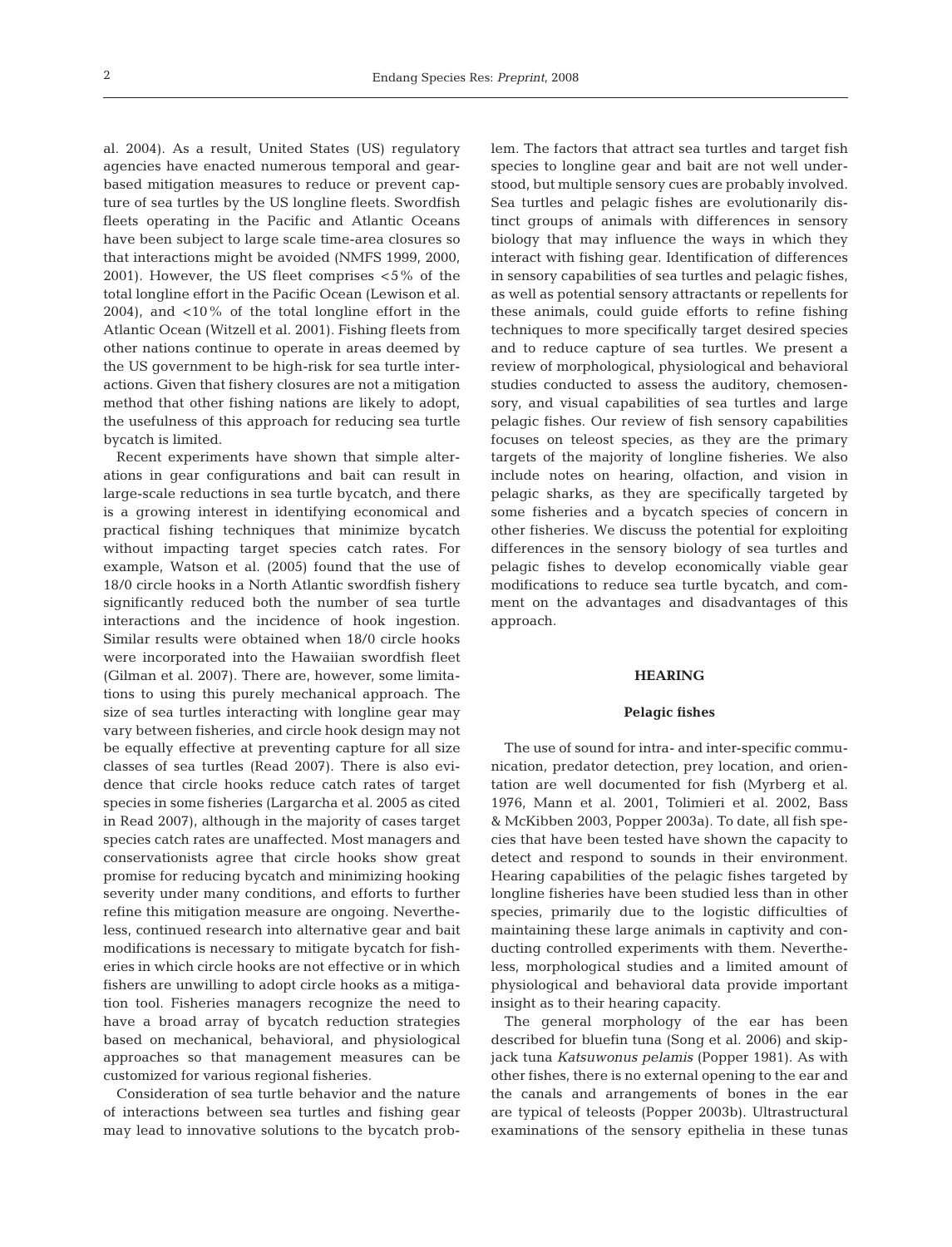suggest that they are hearing generalists, as they lack specializations in either hair cell orientation or concentration to enhance hearing (Popper 1981, Song et al. 2006).

Behavioral and physiological studies provide evidence that tunas are hearing generalists that detect low frequency sounds <1000 Hz. Iversen (1967, 1969)

was first to describe behavioral responses of scrombrid fish to underwater sounds, and demonstrated that yellowfin tuna and kawakawa *Euthynnus affinis* detect sounds within the range of 50 to 1100 Hz with highest sensitivity at 300 to 500 Hz. Studies employing the auditory brainstem response (ABR) technique have demonstrated that yellowfin tuna respond to auditory stimuli within the frequency range of 200 to 700 Hz, and are most sensitive to sounds between 200 and 400 Hz (Table 1, Fig. 1) (Moein Bartol & Ketten 2006, R. W. Brill unpubl. data).

Studies of acoustic attraction in ocean-dwelling shark species support the general conclusion that sharks, like pelagic teleosts, are low frequency specialists (Myrberg 2001). Silky sharks *Carcharinus falciformis* and oceanic white-tip sharks *Carcharinus longimanis* are attracted to low frequency sound within the range of 25 to 1000 Hz, with attractiveness increasing as sound frequency decreases (Myrberg et al. 1972, 1976). Irregularly pulsed sounds, such as might be generated by struggling prey, are more attractive than regularly pulsed sounds (Myrberg et al. 1976). Sudden transmission of high intensity sound at close range prompts an immediate and rapid withdrawal in both silky sharks and oceanic white-tip sharks (Myrberg et al. 1978). However, both species rapidly habituate to such signals.



Fig. 1. *Thunnus albacares* and *Euthynnus affinus.* Hearing curve for yellowfin tuna recorded using the auditory brainstem response (ABR) technique (solid line; R. W. Brill unpubl. data). Numbers above the data points are the number of yellowfin tuna from which data were obtained. The hearing curves from Iversen (1967, 1969) obtained using behavioral means have been added for comparison (dotted lines). The dashed lines at the bottom of the graph show noise levels aboard the ship  $(\blacklozenge)$  and in the laboratory  $(\blacktriangle)$  where the hearing experiments were conducted (R. W. Brill unpubl. data). Error bars: SE

Table 1. Hearing capabilities of pelagic fishes and sea turtles as measured using behavioral and electrophysiological techniques. ABR: auditory brainstem response

| <b>Species</b>                   | Range $(Hz)$ | Highest sensitivity (Hz) | Technique                    | Source                                                     |
|----------------------------------|--------------|--------------------------|------------------------------|------------------------------------------------------------|
| <b>Fishes</b>                    |              |                          |                              |                                                            |
| Thunnus albacares                | $50 - 1100$  | $300 - 500$              | Behavioral responses         | Iversen $(1967)$                                           |
|                                  | $200 - 700$  | $200 - 400$              | ABR                          | Moein Bartol & Ketten (2006)<br>K. A. Brill (unpubl. data) |
| Euthynnus affinus                |              |                          |                              |                                                            |
|                                  | $100 - 1100$ | 500                      | Behavioral responses         | Iversen $(1969)$                                           |
| <b>Turtles</b><br>Chelonia mydas |              |                          |                              |                                                            |
|                                  | $100 - 1000$ | $300 - 400$              | Cochlear potentials<br>(air) | Ridgway et al. (1969)                                      |
|                                  | $100 - 800$  | $600 - 700$ (juvenile)   | ABR                          | Moein Bartol &                                             |
|                                  |              | $200-400$ (sub-adult)    | (underwater)                 | Ketten (2006)                                              |
| Caretta caretta                  |              |                          |                              |                                                            |
|                                  | $250 - 1000$ | 250                      | ABR                          | Moein Bartol                                               |
|                                  |              |                          | (air)                        | et al. (1999)                                              |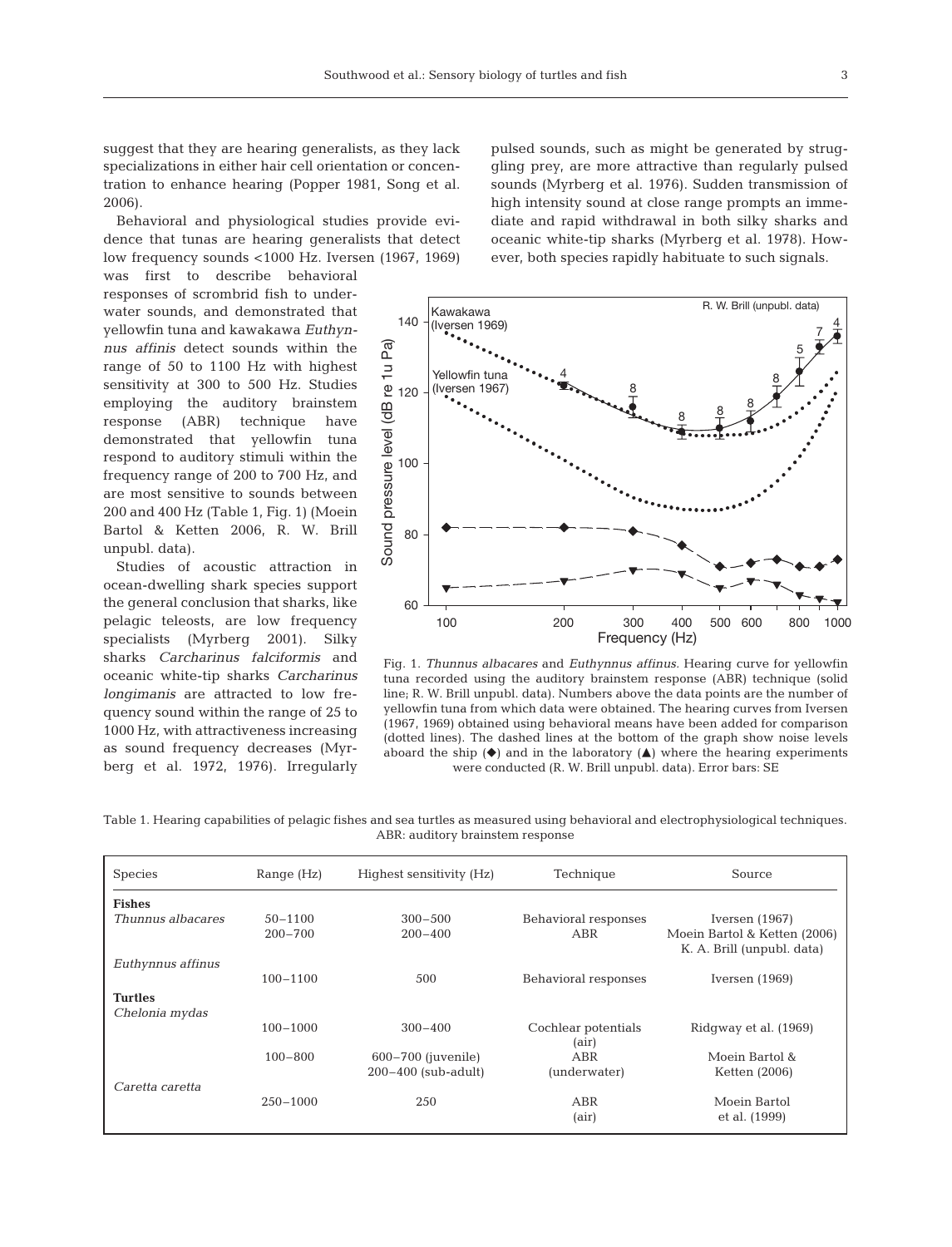## **Sea turtles**

Although the ecological role of hearing has not been well studied for sea turtles, hearing capacity has been inferred from morphological and electrophysiological studies. The morphology of the ear in sea turtles is similar to that found in terrestrial and semi-aquatic turtles (Wever 1978), with the exception of a layer of fat that lies directly beneath the tympanum (Moein Bartol & Musick 2003). Lenhardt et al. (1985) speculated that sound conduction would be optimized in water, based on the ratio of the area of tympanic membrane to the area of the oval window in the middle ear; however, sea turtles show behavioral and physiological responses to sounds delivered in both air and water.

Results from electrophysiological studies of hearing capabilities of sea turtles show that they hear low frequency sounds within the range of 100 to 1000 Hz with greatest sensitivity at 200 to 400 Hz (Table 1). Ridgway et al. (1969) recorded cochlear potentials of green turtles *Chelonia mydas* exposed to sounds delivered from a loudspeaker in air and mechanical vibrations delivered directly onto the tympanum in air. Green turtles responded to aerial sounds with the range of 100 to 1000 Hz and vibrations within the range of 100 to 700 Hz, with greatest sensitivity at 300 to 400 Hz for both experimental protocols. ABRs of juvenile loggerhead turtles exposed to vibrations delivered to the tympanum in air show responses to low frequency stimuli within the range of 250 to 1000 Hz, with highest sensitivity at 250 Hz (Moein Bartol et al. 1999). More recently, ABRs have been recorded in green sea turtles exposed to underwater sound stimuli (Moein Bartol & Ketten 2006). Under these experimental conditions, green turtles displayed a measurable ABR to sound stimuli within the range of 100 to 800 Hz, with greatest sensitivity between 600 and 700 Hz for juvenile turtles and 200 to 400 Hz for sub-adult turtles.

#### **Deterrent potential**

The idea of using an auditory deterrent to prevent sea turtles from entering a particular coastal area or interacting with machinery or anthropogenic operations is not new. O'Hara & Wilcox (1990) assessed the feasibility of using seismic air guns discharged underwater to prevent loggerhead turtles from entering a water intake canal for a nuclear power plant in Florida. Turtles would not breach a 30 m perimeter around the source of the noise, but to achieve this result the sound output had to exceed 200 dB re 1 uPa @ 1m in the 250 to 1000 Hz range. This very high level of sound intensity is likely to affect the behavior of other animals that detect sounds within the low frequency range and potentially cause hearing damage to organisms at close range (Popper 2003a). Moein et al. (1994, as cited in Moein Bartol & Musick 2003) also investigated the effects on sea turtle behavior of loud sounds generated from seismic air guns (175 to 179 dB re 1 uPa @ 1m, 100 to 1000 Hz) fired underwater. The purpose of the study by Moein et al. (1994) was to assess the feasibility of using auditory deterrents to clear sea turtles from the paths of hopper dredges. Juvenile loggerhead turtles held in in-water net enclosures  $(18 \times 61 \times 3.6 \text{ m})$ were repeatedly exposed to air gun blasts and monitored for behavioral responses. The investigators found that although loggerhead turtles initially avoided the region where the noise source was located, over a short period of repeated exposure the avoidance response rapidly waned (Moein et al. 1994). This decrease in the behavioral avoidance response could be due to habituation or to hearing impairment caused by repeated exposure to high intensity sounds.

Habituation to acoustic signals is an important issue with respect to the feasibility and long-term effectiveness of an acoustic deterrent. High frequency acoustic pingers have been used with some success to prevent marine mammals from interacting with gillnets, but the use of this approach has generated concern that cetaceans may become habituated to the pingers (Cox et al. 2001) or come to associate pingers with a potential source of food (Cox et al. 2003). Additionally, there is evidence that acoustic pingers deter fish species that are capable of detecting the high frequency sounds they emit (Nestler et al. 1992, Dawson et al. 1998). Both sea turtles and longline target species are hearing generalists that detect sounds within a similar range, so any sound generated to prevent sea turtles from interacting with gear would also be detected by, and potentially have a deterrent effect on, target species.

General criticisms aimed at auditory deterrents for marine mammals are also applicable to the use of auditory signals to prevent sea turtles from interacting with longline fisheries. Scientists, managers, and conservationists all agree that we should avoid increasing anthropogenic sound levels in the ocean unless it is absolutely necessary to do so. Considering the problems and difficulties associated with the use of auditory deterrents and the low likelihood that an acoustic signal could selectively deter sea turtles from interacting with longline gear without affecting target species catch rates, we conclude that efforts to identify an effective sensory deterrent are best directed elsewhere.

# **CHEMORECEPTION**

### **Pelagic fishes**

The term 'chemoreception' refers to an organism's ability to sense chemical cues in its environment by taste (gustation) or smell (olfaction). Numerous studies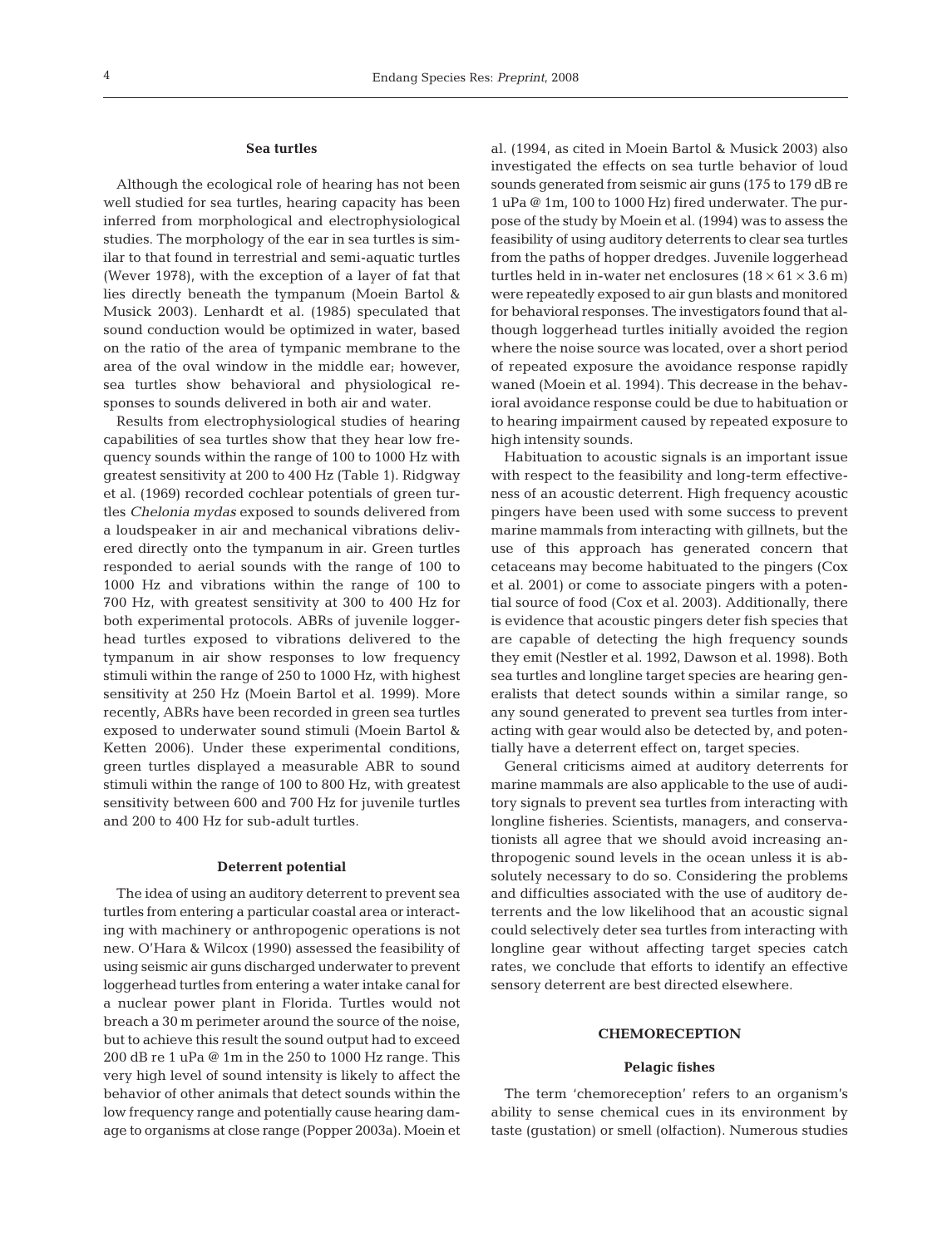have shown that fish use chemical cues to detect and locate prey, to navigate during short- and long-distance migrations, and for intraspecific communication related to reproduction and predator avoidance (Weldon 1990, Hara 1993, Zimmer & Butman 2000, Atema et al. 2002, Doving & Stabell 2003, Wisenden 2003 and references therein). The detailed structure of olfactory and gustatory organs is well described for many teleosts and elasmobranchs (Kleerekoper 1978, Hara 1993, Hansen & Zielinski 2005), but very few data exist on the morphology of these sensory structures in tunas and billfish. The olfactory organ of the skipjack tuna is similar in structure to that of other teleost fish (Gooding 1963). Further studies are necessary to describe the gross morphology and sensory structures for other species of tunas and billfish.

Results from behavioral studies show that chemical cues play a role in food detection and search behavior in tuna. Captive yellowfin tuna have strong behavioral responses to the introduction of prey rinses and amino acid extracts into their holding tank (Atema et al. 1980). Presence of prey odors induces an increase in swimming speed, tight circling in the region where odor was encountered, breakdown of coordinated schooling behavior, and appearance of 'feeding bars' (dark stripes that appear on tuna while feeding). Although prey odors cause an increase in searching behavior, tunas seldom locate the odor source. These results suggest that chemical cues are important for initiating search behavior in tunas, but other sensory cues, mainly vision, are probably critical for actually locating prey once a search has been initiated (Atema et al. 1980).

Sharks have well-developed olfactory organs, and are renowned for their ability to detect and track small concentrations of prey chemicals in their environment (Kleerekoper 1978). Studies with coastal shark species (nurse sharks *Ginglymostoma cirratum* and lemon sharks *Negaprion brevirostris*) have demonstrated that the presence of prey or prey extracts induces rheotactic and klinotactic search behavior (Kleerekoper 1978, Hodgson & Mathewson 1978, Hueter et al. 2004), although successful localization and acquisition of prey items appears to require additional sensory cues. The limited data available for pelagic species of sharks indicate that chemical cues may trigger search behavior and a downstream approach to the general location of prey (Strong et al. 1992).

Although the data on chemoreception in large pelagic fishes are limited, it is reasonable to assume that chemical odors associated with bait contribute to the strike/no strike decision. Mejuto et al. (2005) conducted field experiments using longline gear with different bait types, and found that swordfish catch rates using artificial bait filled with pieces of mackerel were significantly greater than catch rates using artificial bait that contained no mackerel. The 2 bait types were visually identical, and these results suggest that the final decision to strike baited hooks may be strongly influenced by chemical cues. Therefore, alterations to the chemical signature of longline bait may have a significant effect on catch rates of target species.

# **Sea turtles**

In tetrapods, chemoreception is accomplished by olfaction, vomerolfaction (i.e. chemical detection using the vomeronasal organ), or gustation. Morphological data lends support to the idea that turtles use vomerolfaction, rather than olfaction, to detect chemical cues in the aquatic medium. A comparison of sensory epithelia from turtles that utilize a variety of habitats reveals that the vomeronasal epithelium is more widely distributed in the nasal cavity of highly aquatic turtles than in terrestrial species (Parsons 1971), and dye experiments with the freshwater Reeve's turtle *Geoclemys reevesii* showed that the vomeronasal epithelium is routinely exposed to water, whereas sections of the nasal cavity lined with olfactory epithelia are kept dry (Shoji et al. 1994). In loggerhead sea turtles, the vomeronasal epithelium is widely distributed and olfactory epithelium is restricted to the dorsal portion of the nasal cavity (Saito et al. 2000).

The chemosensory abilities of sea turtles have been an object of study for many years, as there is a great interest in the role that chemical cues play in navigation, migration, and natal homing for these species (Carr 1967). It is clear that sea turtles are capable of detecting and responding to chemical cues in their aquatic environment. Manton et al. (1972) used an operant conditioning technique involving a food reward to test the chemosensory abilities of juvenile green turtles and found that they could detect a variety of chemicals underwater. Anosmia induced in green turtles by injecting  $ZnSO<sub>4</sub>$  intranasally resulted in a loss of ability to detect chemicals, suggesting that the primary receptors used for aquatic chemoreception in sea turtles are in the olfactory and vomeronasal epithelia, rather than in the gustatory receptors in the mouth.

One of the earliest studies to focus on the ecological relevance of chemoreception in sea turtles was directed at assessing the role that chemical cues might play in allowing hatchling sea turtles to imprint on their natal beach and subsequently migrate back to this beach as breeding adults. Owens et al. (1982) demonstrated that loggerhead turtles exposed to morpholine  $(5 \times 10^{-5} \text{ M})$  in an artificial nest cavity and in seawater holding tanks after hatching preferentially oriented toward morpholine in a circular choice tank. Similar experiments with green turtle hatchlings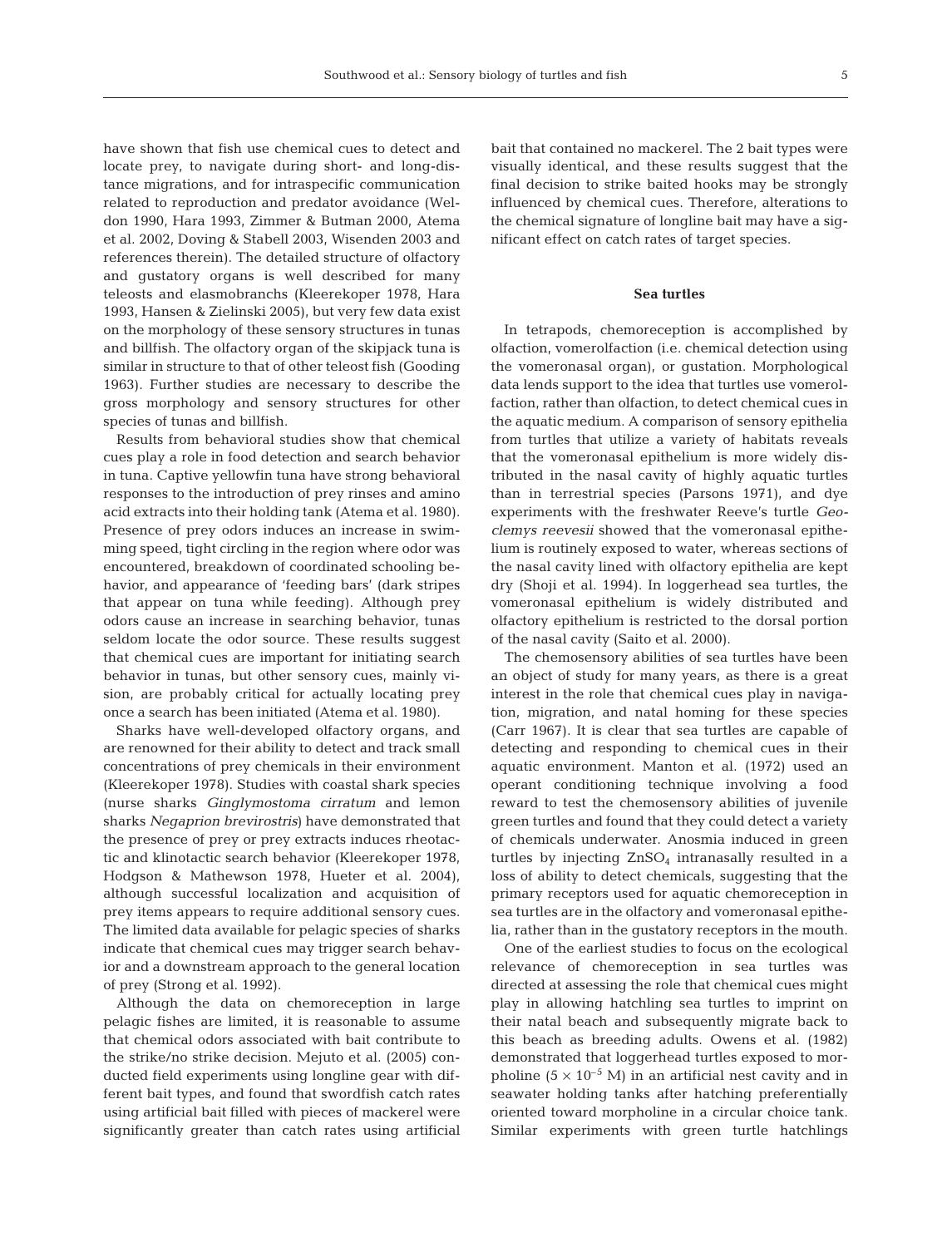showed that they preferentially orient towards chemical cues encountered early in life (Grassman & Owens 1987). Sea turtles use magnetic orientation to navigate the oceans during long-distance migrations (Lohmann et al. 1999, 2004), but artificial imprinting experiments show that waterborne chemical cues may also play an important role in natal homing (Owens et al. 1982, Grassman & Owens 1987).

The aspect of chemoreception most relevant to interactions with longline fisheries is the role of chemical cues in food detection, recognition, and location in sea turtles. This is a particularly important issue for species of sea turtles that ingest longline bait, such as pelagicstage loggerhead turtles and olive ridley turtles. Leatherback turtles are dietary specialists that feed primarily on gelatinous prey, and the majority of leatherback interactions with longline gear are the result of foul-hooking in the flippers or carapace rather than attempts to ingest squid or mackerel bait. Laboratory trials show that loggerhead turtles are able to detect chemicals emanating from bait and associate those chemicals with a food source (Grassman & Owens 1982, Southwood et al. 2007). Hatchling loggerhead turtles displayed strong feeding responses to fish odors, an ability to distinguish between several different food types based on chemical cues, and a readiness to adapt to new diets (Grassman & Owens 1982). Leatherback hatchlings also displayed strong behavioral responses when presented with food homogenate (Constantino & Salmon 2003), although the relevance of chemical cues in attracting this species to longline gear is debatable.

Although chemical cues elicit feeding behavior in loggerhead, green, and leatherback turtles (Manton et al. 1972, Grassman & Owens 1982, Constantino & Salmon 2003, Southwood et al. 2007), the majority of experimental evidence suggests that visual cues are of primary importance in locating prey. Constantino & Salmon (2003) found that when visual and chemical cues associated with jellyfish prey were simultaneously presented to leatherback post-hatchlings, they ignored the current created by chemical delivery and oriented towards the visual stimuli instead. When tested separately, visual stimuli evoked a more robust feeding response than did chemical stimuli (Constantino & Salmon 2003). Likewise, captive-reared juvenile loggerhead turtles demonstrated limited ability to track and locate a food source in the absence of visual cues, even when strong behavioral responses were elicited by the presence of food chemicals (Southwood et al. 2007).

As with pelagic fishes, chemical cues play a role in sea turtles' bite/no bite decision once a food item has been visually located. Piovano et al. (2004) demonstrated that loggerhead turtles showed an ability to distinguish between fishing lures based on odor. Loggerhead turtles presented with either odorless squidshaped plastic lures or identical lures concealing a small piece of fish bit the lures containing the fish with significantly greater frequency. These studies highlight the importance of an integrated approach towards sensory deterrents, as both visual and chemical cues are likely to attract sea turtles to longline gear and contribute to potentially harmful interactions.

### **Deterrent potential**

The use of chemical additives to make longline bait less attractive or to make it more difficult for sea turtles to locate is appealing from both an economic and enforcement perspective. Chemical modifications would be relatively easy to implement in longline fisheries, as bait could be chemically treated prior to packaging and distribution. Dockside surveillance to ensure that only treated baits were permitted on longline vessels would be sufficient to support enforcement of this mitigation measure, as opposed to costly at-sea observer programs.

Unfortunately, an effective chemical deterrent has yet to be identified for sea turtles in spite of significant efforts in this area. Sea turtles will willingly consume squid bait that has been treated with naturally occurring defensive compounds (squid and sea hare ink), alkaloids (capsaicans derived from habenero chili peppers), and pungent substances (Table 2) (Swimmer et al. 2007). Interestingly, parallel trials with yellowfin tuna and skipjack tuna showed that these target fish species were also willing to consume squid bait that had been treated with the same variety of chemicals (Swimmer et al. 2007).

Terrestrial reptiles and amphibians display avoidance and defensive behavior when presented with skin extracts and rinses from predators (Dial 1990, Weldon 1990). Shark predation on sea turtles has been documented in nearshore environments (Balazs 1980, Fergusson et al. 2000, Heithaus 2001, Heithaus et al. 2002a,b), but the degree of juvenile and adult sea turtle mortality due to natural predation in the pelagic environment where longline fisheries are operating is unknown. Predator avoidance in sea turtles is thought to be based primarily on visual cues, but chemical cues may alert sea turtles to the presence of a predator as well. Captive-reared loggerhead turtles were not deterred from eating squid bait treated with skin secretions from live wild-caught tiger sharks (Southwood et al. 2007); however, association of a predator's scent with a threat may be learned rather than innate. If this is the case, behavioral responses to sharkderived chemicals may be more pronounced in wildcaught sea turtles than in captive-reared sea turtles, and further studies in this area are warranted. The effects of shark-derived compounds on behavior of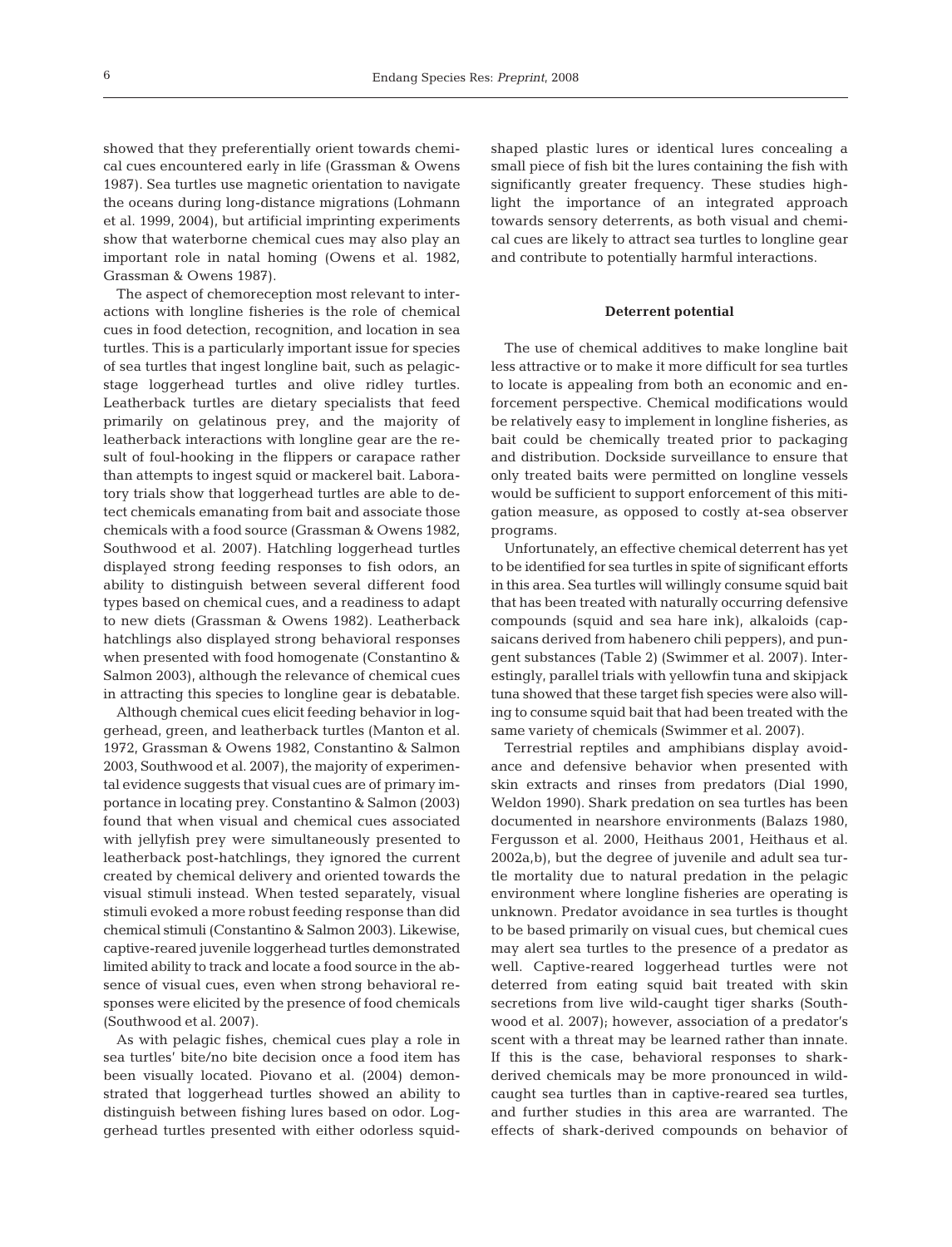Table 2. Feeding responses of green sea turtles presented with squid bait treated with various compounds in attempts to identify a chemical deterrent to feeding (modified from Swimmer et al. 2007). Yellowfin tuna and skipjack tuna readily ate bait that was treated with each compound listed, as did green sea turtles

| Chemical additive                   | Turtles that ate treated bait (%) |  |  |  |  |  |
|-------------------------------------|-----------------------------------|--|--|--|--|--|
| Natural defense compounds           |                                   |  |  |  |  |  |
| <i>Aplysia</i> ink                  | $85.7 (n = 7)$                    |  |  |  |  |  |
| Loligo spp. ink                     | $100(n = 8)$                      |  |  |  |  |  |
| <b>Pungent and bitter compounds</b> |                                   |  |  |  |  |  |
| Quinine hydrochloride               | $100 (n = 3)$                     |  |  |  |  |  |
| Citric acid                         | $100(n = 4)$                      |  |  |  |  |  |
| Lactic acid                         | $100(n = 6)$                      |  |  |  |  |  |
| Urea                                | $100(n = 5)$                      |  |  |  |  |  |
| Habenero chili extract              | $100(n = 5)$                      |  |  |  |  |  |
| Wasabi oil                          | $100(n = 6)$                      |  |  |  |  |  |
| Garlic                              | $100(n = 5)$                      |  |  |  |  |  |
| Cilantro                            | $100(n = 5)$                      |  |  |  |  |  |
|                                     |                                   |  |  |  |  |  |

tunas and other target fish species, including elasmobranchs, also need to be investigated. Identification of compounds that would selectively deter sea turtles without altering the behavior and catch rates of targeted fishes is a major hurdle in pursuing chemical deterrents as a means of reducing sea turtle bycatch.

A difficulty with using a purely chemical approach to sea turtle bycatch reduction is that the majority of evidence suggests that visual cues are of primary importance for foraging success in sea turtles and that chemical cues play a secondary role. Therefore, a visual deterrent, rather than a chemical deterrent, could be more effective at preventing sea turtle interactions with longline gear. We must bear in mind, however, that even if an effective visual deterrent is identified and implemented in longline fisheries, bait scents in the vicinity of fishing operations may alert turtles to the presence of food and induce a heightened state of awareness and searching behavior. The effectiveness of a visual deterrent will depend largely on whether or not the turtle's aversion response overrides the feeding response, which is fueled in part by chemical cues. Studies investigating the efficacy of various methods for repelling birds show that a combination of both visual and chemical deterrents is more effective than either on its own (Mason & Clark 1996), and this may also be the most appropriate approach for deterring sea turtles from interacting with longline gear.

# **VISION**

## **Pelagic fishes**

Longline fisheries generally target large pelagic fishes that inhabit the clear waters of the open ocean. The excellent horizontal and vertical visibility in the pelagic habitat has led to the evolution of highly visual predators with well-developed eyes for prey and predator detection. Much of what is known about pelagic fish vision is derived from anatomical studies of the eye and its nervous tissue, the retina (Tamura et al. 1972, Kawamura et al. 1981, Fritsches et al. 2003b). Photoreceptors within the retina translate light information into neural signals, which are then processed and transmitted to the brain via the retinal ganglion cell layer. Two types of photoreceptor cells, rods and cones, are present in the retina of fishes. Rod photoreceptors maximize sensitivity in dim light, whereas cone photoreceptors function optimally in bright light. The presence of different types of visual pigments in the photoreceptors suggests the ability for color perception at different spectral wavelengths. Variations in the general morphology of eye and distribution of pigments and photoreceptors in the retina have important implications for differences in visual capabilities such as color discrimination and spatial resolution in fishes exploiting habitats at different depths.

Telemetry and tracking studies of large pelagic fish species have shown strong vertical niche partitioning. Striped marlin *Tetrapturus audax*, yellowfin tuna, and mahi mahi typically hunt in the brightly lit surface layers (<100 m) during the daytime hours, whereas swordfish and bigeye tuna prefer to hunt in the dim light at deeper depths (Carey & Robison 1981, Palko et al. 1982, Brill et al. 1993, 1999, Gunn & Block 2001, Musyl et al. 2003). Daytime hunting depth is a strong determinant for the visual capabilities of pelagic fish species, as the surface layers of the ocean provide high light intensities and a larger spectral range, whereas light intensity is drastically reduced and the spectral range is narrowed to near-monochromatic blue with increasing depth.

Water acts as a spectral filter, such that long wavelengths in the red spectrum of visible light are filtered more rapidly than shorter wavelengths. As depth increases, colors perceived as green, blue, and violet progressively dominate and, ultimately, the spectrum of down-welling sunlight narrows to a band of blue light centered at 470 nm (Tyler & Smith 1970). Given the spectral distribution in the open ocean, it is no surprise that the spectral range of pelagic teleosts and elasmobranchs is generally centered at 500 nm and does not extend very far into longer wavelengths in the red part of the spectrum.

Pelagic fishes that hunt close to the surface have a greater capacity for color discrimination than those that hunt in deeper waters (Munz & McFarland 1973, Loew et al. 2002, Fritsches et al. 2003a). For example, the peak sensitivities for the bright-light cone photoreceptors of the surface-feeding striped marlin are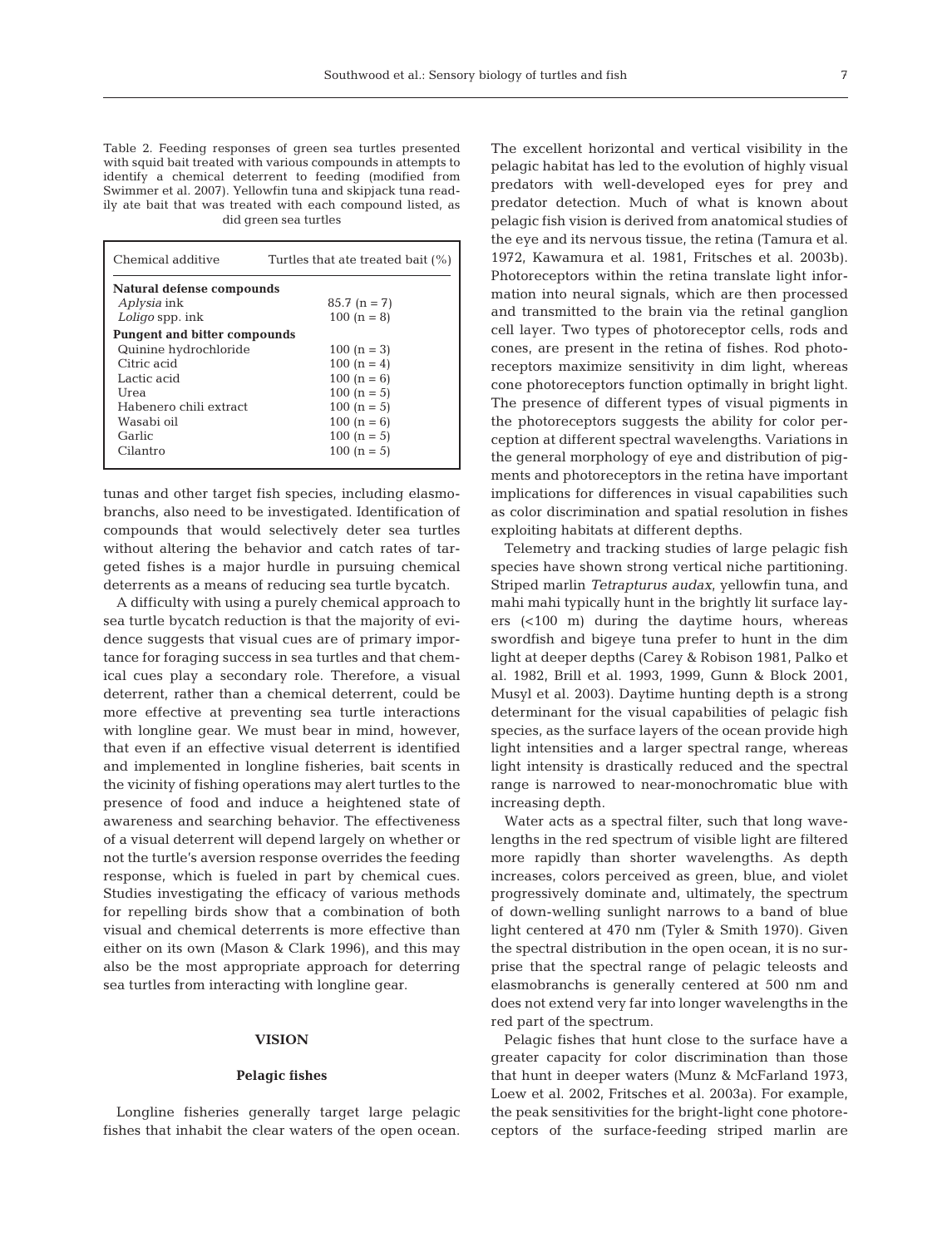located at spectral wavelengths that appear violet-blue (436 nm), blue (488 nm), and green (531 nm) to a human observer (Fig. 2) (Fritsches et al. 2003a). Adult yellowfin tuna, which also feed in the surface layer, show optimal sensitivity to light in the violet-blue (426 nm) and blue (483 nm) range (Loew et al. 2002). Swordfish and bigeye tuna preferentially hunt in deeper water during the daylight hours, and their photoreceptor anatomy and visual pigments suggest a heightened sensitivity solely to the dominant blue wavelength (Fig. 2) (K. A. Fritsches pers. obs.).

Short wavelength ultraviolet (UV) light (<400 nm) penetrates deep into the ocean; however, none of the tuna or billfish species studied to date appear to extend their visual range into the UV spectrum as their lenses effectively block UV light (Fritsches et al. 2000). Several shark species also have lenses that contain pigments to filter UV light (Hueter et al. 2004). Ultraviolet light is rapidly scattered in the water column, creating a veiling effect (Lythgoe 1979). Blocking light in the UV range could, therefore, be a strategy to increase long-distance sight for improved prey detection.

In addition to the reduction in spectral range with depth, there is also a dramatic decrease in light intensity. With depth, light intensity drops rapidly and reaches star-light levels at 600 to 700 m (Clarke & Denton 1962). Many pelagic fishes have very large eyes, which increases the optical ability to collect photons in the dim depth, improving the sensitivity of the eye. On the other hand, the ability to detect fine detail (spatial resolution), which requires high light intensities, is relatively poor in these species. The blue marlin, for instance, has a spatial resolving power of 8.5 cycles per degree for an average lens diameter of 19 mm in adult fish (Fritsches et al. 2003b). Similar values of spatial resolution have been found in behavioral training experiments with tuna (Nakamura 1968). In comparison, the blue tuskfish *Choerodon albigena*, a coral reef



Fig. 2. Comparison of the known peak spectral sensitivities of the striped marlin (white bars; Fritsches et al. 2003), the swordfish (grey bar; K. A. Fritsches unpubl. data) and the green turtle (black bars; Liebman & Granda 1971). The background indicates the colors at the different wavelengths as perceived by the human eye

fish inhabiting a brightly lit habitat, shows a spatial resolution of 15 cycles per degree for a lens diameter of <5 mm (Collin & Pettigrew 1989).

Temporal resolution, or the ability to detect motion, is also affected by light intensity. Visual systems are generally capable of adjusting temporal resolution in response to varying light intensities, akin to changing a camera's shutter speed in response to changing background light. Even so, comparative studies in crustaceans (Frank 1999) and fish (Bullock et al. 1991) have shown that the highest temporal resolution achieved varies considerably between species and is strongly linked to the prevailing brightness of the organism's environment and feeding strategy. Temporal resolution may be assessed by measuring flicker fusion frequency (FFF), e.g. the frequency of a flickering light source at which a visual system ceases to be able to discriminate between each flicker. Flicker fusion frequency varies significantly between fishes that utilize shallow vs. deep water habitats. Swordfish generally hunt in dim light and exhibit a maximal FFF of 40 Hz (Fritsches et al. 2005), whereas yellowfin tuna, a species adapted to hunting in bright light, exhibit a maximal FFF of up to 80 Hz (K. A. Fritsches unpubl. data). The faster FFF of the yellowfin tuna would allow this species to detect fast moving prey in bright light with less risk of motion blur than would be experienced by the swordfish.

# **Sea turtles**

Sea turtles evolved from terrestrial species (Pritchard 1997), and some of their visual capabilities may be attributable to their ancestry as well as their habitat. Most sea turtles spend the majority of their time in the brightly lit surface layers (Lutcavage & Musick 1997) and have well-developed visual systems, especially

> with regards to their spectral range. Liebman & Granda (1971) identified 3 visual pigments in the cones of the green turtle, with peak sensitivities at 440 nm (blue), 502 nm (green), and 562 nm (yellow) (Fig. 2). Unlike pelagic fishes, sea turtle cone photoreceptors also contain different types of colored oil droplets which act as filters that shift the sensitivity of cones towards longer wavelength (red) part of the spectrum (Liebman & Granda 1975). In green turtles the specific pairing of visual pigments with various types of oil droplets suggests at least 4 spectrally different cone photoreceptors (Mäthger et al. 2007), including one which is sensitive to long wavelengths with a peak around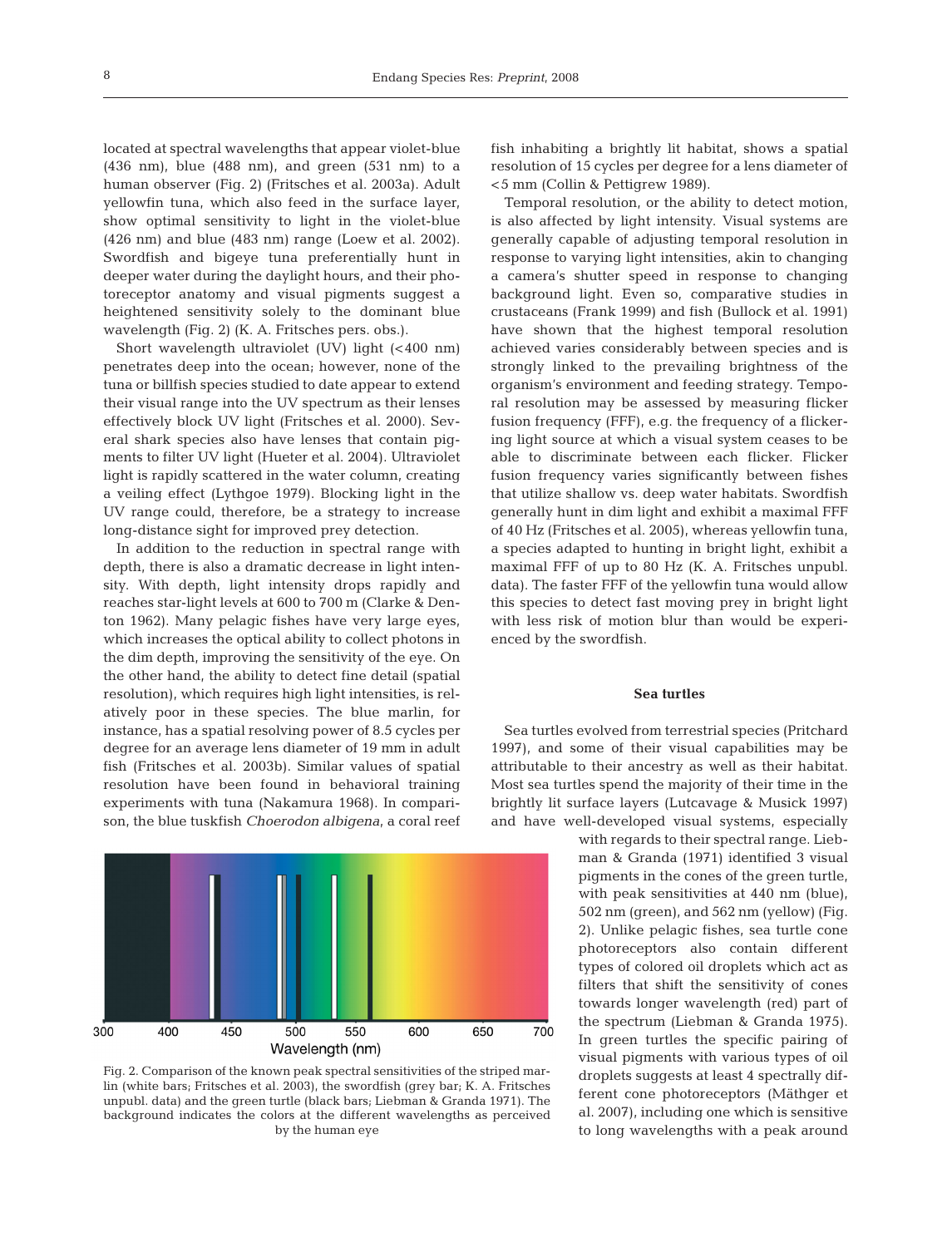580 to 600 nm (Granda & O'Shea 1972, Levenson et al. 2004). The presence of oil droplets broadens the spectral range of color perception for both green and loggerhead turtles (Vorobyev 2003, Levenson et al. 2004), and provides them with a greater capacity for color discrimination than pelagic fishes. In contrast, the only existing data for leatherback turtles, which routinely descend to greater depths, shows a limited spectral range with peak sensitivity at approximately 500 nm (Eckert et al. 2006). It should be noted, however, that the leatherback data were collected at night, whereas data for cheloniid species of sea turtles were collected during the day. Differences in spectral sensitivity observed between these species could possibly reflect circadian effects rather than differences in diving and foraging ecology. Further studies are needed to investigate these possibilities.

Interestingly, sea turtles also have the capacity to detect light in the UV range, as their lenses and other optical media transmit light to 320 nm, and indirect evidence suggests that the retina might also contain UV cones (Fig. 3) (Mäthger et al. 2007). Although UV radiation is harmful for the retina (Zigman 1971), a number of marine animals do utilize this part of the visual spectrum for intra-specific communication, detection of prey, and navigation (Marshall & Vorobyev 2003). At the present time it is unclear as to how sea turtles might use UV vision; studies investigating this aspect of sea turtle vision are, thus, warranted.

Sea turtles have surprisingly small eyes and possess very small pupils and lenses in relation to their body size (Northmore & Granda 1991), making the optics of their eyes relatively insensitive to dim light (Mäthger et al. 2007). Even the leatherback turtle, which is



Fig. 3. Spectral transmission data of the lens of the green turtle (black line; Mäthger et al. 2007), the black marlin (grey line; Fritsches et al. 2000) and the mahi mahi (dashed black line; Fritsches et al. 2000). The lenses of the pelagic fishes act as a UV block, while the lens of the green turtle transmits light to the retina far into the UV waveband

known to dive regularly to depths that exceed 500 m (Eckert et al. 1989), has no specific adaptations to significantly increase the sensitivity of its optical design (Brudenall et al. 2008). There are, however, a number of physiological strategies to improve sensitivity to dim light at the retinal level that have not yet been investigated in sea turtles (Warrant 1999). Detection of dim light seems to be a crucial orientation cue in the early life stages of sea turtles, as light sources affect the movements of newly emerged hatchlings and are thought to guide movements from the nest to the sea (Lohmann et al. 1997, Moein Bartol & Musick 2003).

Juvenile loggerhead turtles have a spatial resolving power of 4 to 8 cycles per degree (Bartol et al. 2002), which is similar to that observed for pelagic fish (Table 3). There is also some overlap in the temporal resolving abilities of sea turtles and pelagic fishes (Table 3). Levenson et al. (2004) reported maximal FFF at approximately 40 Hz in intact loggerhead and green turtle adults, and recordings from isolated green turtle eyes revealed FFF of up to 57Hz (K. A. Fritsches unpubl. data). Recordings from adult and hatchling leatherback sea turtles indicate much slower FFF in this species, reaching maximal FFF below 15 Hz (Eckert et al. 2006). The very large difference in temporal resolution between the leatherback turtle and green and loggerhead turtles represents an important divergence in visual capabilities (Eckert et al. 2006), although some of the observed variations in the FFF values between sea turtle species may be attributable to differences in recording techniques.

### **Deterrent potential**

Sea turtles and pelagic fishes are highly visual predators, and visual cues most likely play an important role in attracting both groups of animals to longline fishing gear. The use of blue and green chemiluminescent lightsticks is a common practice in many longline fisheries, as lightsticks attract target fish species and increase catch per unit effort (CPUE). Given that sea turtles can detect light in the blue–green spectral range, lightsticks may have the unfortunate side effect of attracting sea turtles to longline gear as well. Laboratory experiments have shown that juvenile loggerhead turtles significantly orient towards chemiluminescent blue (peak 440 nm), green (peak 510 nm), and yellow (peak 550 nm) lightsticks, as well as flashing orange (peak 600 nm) light-emitting diode (LED) lightsticks (Wang et al. 2007).

Modifications to lightsticks that exploit differences in visual capabilities or behavior of sea turtles and pelagic fish could be effective at reducing catch rates of sea turtles. Alterations of the spectral output of light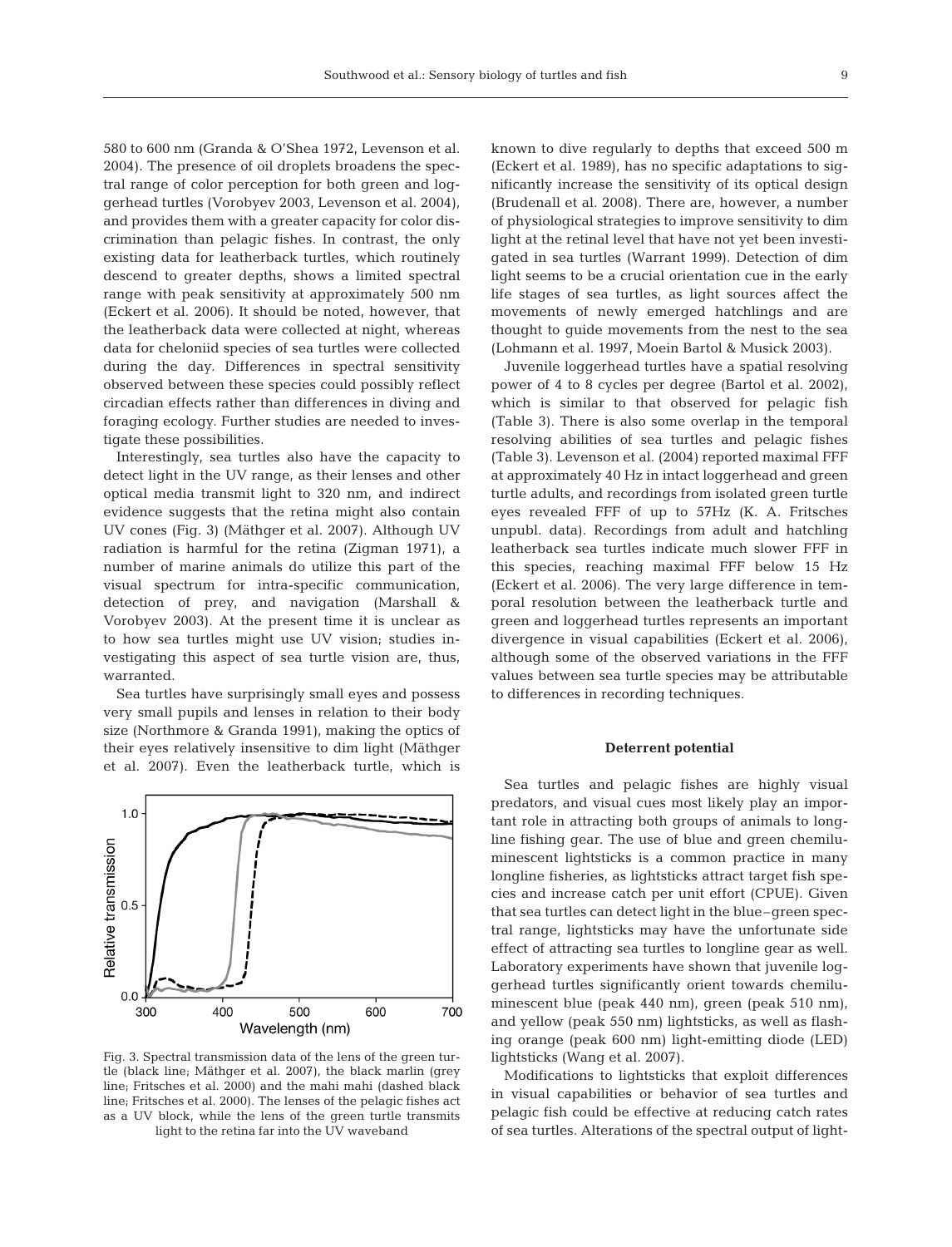Table 3. Spatial and temporal resolution for sea turtles and pelagic fishes. Spatial resolving power is given as the number of cycles (1 black and 1 white bar of a grating) that can be resolved within 1° of visual angle. Temporal resolution is presented as maximal Flicker Fusion Frequency (FFF), the frequency of a flickering light source at which a visual system ceases to be able to discriminate between each flicker. na: not available

| <b>Species</b>       | Spatial resolving power<br>$(cycles degree-1)$ | Temporal resolving<br>power (FFF in Hz)  |
|----------------------|------------------------------------------------|------------------------------------------|
| <b>Fishes</b>        |                                                |                                          |
| Thunnus albacares    | $16 - 18$                                      | 80                                       |
|                      | (Fritsches & Warrant 2006)                     | (K. A. Fritsches et al.<br>unpubl. data) |
| Xiphias gladius      | $7 - 10$                                       | 40                                       |
|                      | (Fritsches & Warrant 2006)                     | (Fritsches et al. 2005)                  |
| <b>Turtles</b>       |                                                |                                          |
| Chelonia mydas       | na                                             | $40 - 57$                                |
|                      |                                                | (Levenson et al. 2004,                   |
|                      |                                                | K. A. Fritsches et al.<br>unpubl. data)  |
| Caretta caretta      | $4 - 8$                                        | 40                                       |
|                      | (Bartol et al. 2002)                           | (Levenson et al. 2004)                   |
| Dermochelys coriacea | na                                             | $4 - 12$                                 |
|                      |                                                | (Eckert et al. 2006)                     |

sticks provides a promising means of deterring turtles from interacting with longline gear. Hatchling loggerhead turtles from Florida nesting beaches display an aversion to light within the spectral range of 560 to 600 nm (Witherington & Bjorndal 1991), and these wavelengths are not visible to the majority of pelagic fishes targeted by longlines. Although experiments with captive-reared juvenile loggerheads showed an attraction to yellow and orange lightsticks, the spectral emissions of these lightsticks were not in the range repellent to hatchlings (Wang et al. 2007). Whether the loggerhead's aversion to light of 560 to 600 nm wavelength carries over into adulthood is not known, but if it does, lightstick emissions within this narrow spectral band could be effective at repelling loggerhead turtles from longline gear. Unfortunately, this approach is not likely to deter leatherback turtles from interacting with gear, as all current evidence indicates that this species does not detect light at these wavelengths (Eckert et al. 2006).

Another option for lightstick modification is to make simple changes in physical design such that light is emitted predominately downwards rather than in all directions (Lohmann & Wang 2007). This could be accomplished by shading the upper portion of the lightstick. Downward-directed lights would presumably be more difficult to detect from above. Given that loggerhead turtles typically utilize the top 50 m of the water column, this modification may render lights undetectable to loggerheads but still visible to deepwater target species such as swordfish and bigeye

tuna. The efficacy of this approach for preventing detection of lightsticks by leatherback turtles is debatable, given this species' propensity for deep dives.

One of the major differences in visual capabilities of sea turtles and pelagic fish is in their ability (or lack of) to detect UV light. Electrophysiological data suggest that both loggerhead and leatherback turtles detect UV light (Crognale & Eckert 2007, Salmon & Wyneken 2007), and behavioral experiments have shown that hatchling loggerhead turtles are attracted to light in the UV range (Witherington & Bjorndal 1991, Fritsches & Warrant 2006). Ultraviolet light 'decoys' could potentially be used to attract sea turtles to a site distant from longline gear, thus removing turtles from harm's way. The major pitfall of this strategy is that repeated exposure to UV light may damage the human eye (Zigman 1971). Any UV

light sources to be used for fisheries applications would have to be very carefully designed in order to prevent damage to the operator.

The innate avoidance behavior induced in sea turtles by visual detection of a predator is another avenue worth exploring for potential deterrents. Captivereared loggerhead turtles showed a strong avoidance response when they encountered a shark replica in their large  $(30 \times 7 \text{ m})$  seawater holding pen (Higgins 2006). In preliminary field trials, Wang & Swimmer (2007) found a tendency for sea turtle bycatch in gillnets to decrease when shark-shaped objects were attached to nets, and suggested exploiting the predator avoidance response in sea turtles to develop floats or banners that would deter them from interacting with longline gear. A particularly interesting approach would be to construct shark-shaped banners using clear UV-absorbent plastic. When viewed from below, the banner would be invisible to fish but would appear as a black silhouette to sea turtles that can detect UV light. If effective, this approach could be simple and cost-effective, and therefore stand a good chance of being adopted by fishers.

Alterations in the visual appearance of bait have also been explored as a means of reducing sea turtle bycatch. Dying squid bait blue is an effective means of reducing rates of seabird bycatch in longline fisheries (Brothers et al. 1999), and bait dying can easily be implemented in fishing operations. Laboratory studies showed that loggerhead turtles and Kemp's ridley turtles *Lepidochelys kempii* displayed a clear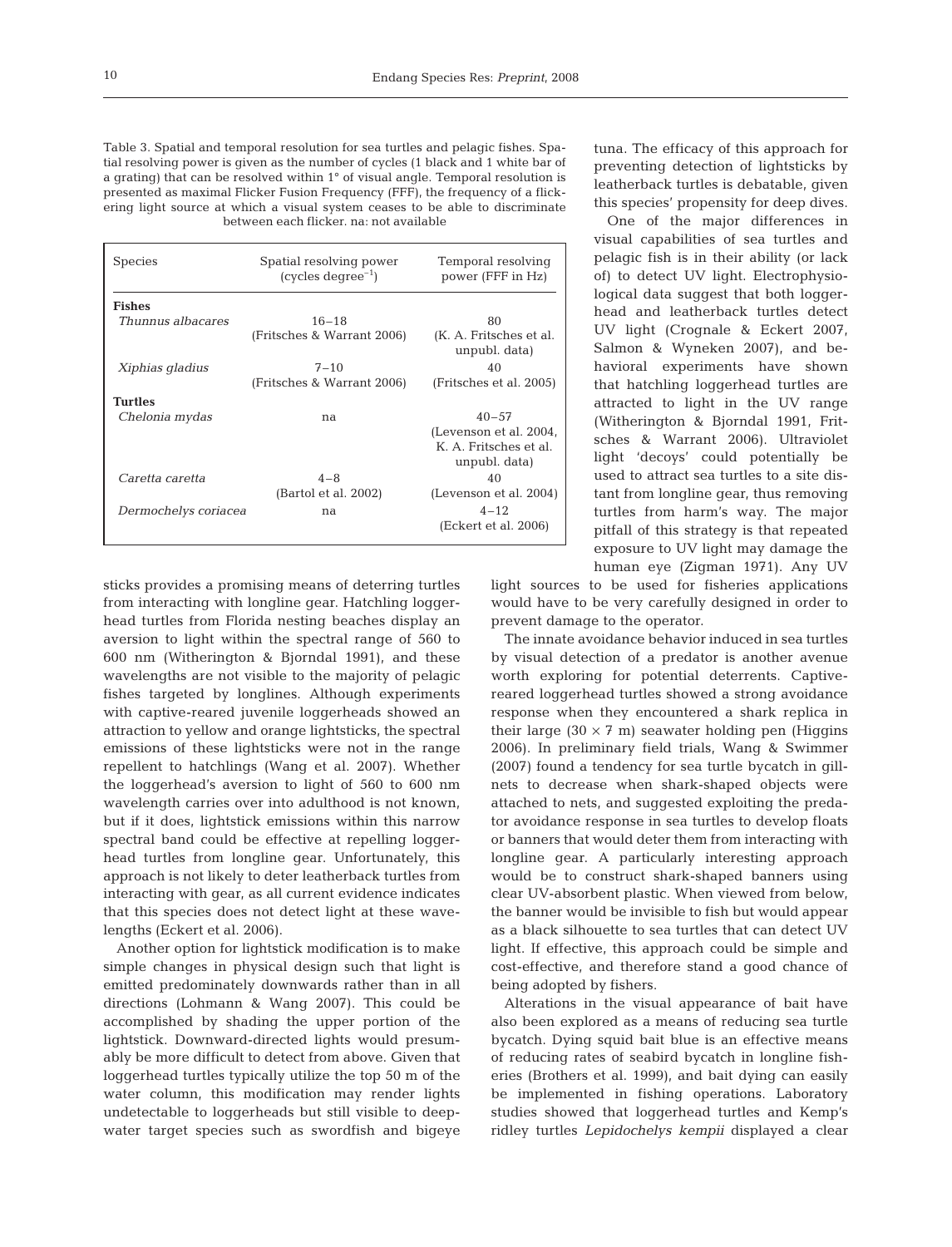preference for untreated squid bait versus squid bait that had been dyed blue (Swimmer et al. 2005). Unfortunately, use of blue-dyed bait in field trials did not result in a reduction in sea turtle catch rates (Swimmer et al. 2005). Results from this study emphasize the importance of carefully controlled field trials to assess the efficacy of a potential bycatch reduction measure.

In summary, morphological, physiological, and behavioral studies have identified important differences in the visual capabilities of pelagic fishes and sea turtles, particularly with regard to spectral sensitivity and capacity for UV vision. Management agencies and the fishing industry have expressed a strong interest in exploring ways to exploit these differences to make longline gear more species-specific, and preliminary field trials to assess the potential for using visual deterrents to reduce catch rates of sea turtles are underway (Wang & Swimmer 2007). Controlled laboratory and field studies to assess the behavioral responses of sea turtles and pelagic fishes to visual attractants and repellents are needed in order to identify the most promising avenues for gear modification.

# **CONCLUSIONS**

As with other bycatch reduction methods, the efficacy of sensory-based deterrents may be strongly influenced by numerous factors and techniques that prove useful in reducing sea turtle bycatch in one fishery may not work as well in another. Factors to consider when evaluating the feasibility of incorporating a sensory-based deterrent in a longline fishery would include the oceanographic region where fishing occurs, time of day when gear is set, the target species, age and size class of sea turtles interacting with fishing gear, and diurnal and seasonal variations in sensory capacities. Additionally, we must evaluate the impact that introduction of a sensory stimulus into the pelagic environment might have on other species capable of detecting that stimulus.

Gear modifications to reduce sea turtle bycatch in longline fisheries must be economically viable and relatively easy to implement if they are to be readily adopted by the fishing industry. Identification of differences in sensory capacities of pelagic fishes and sea turtles has stimulated much thought and discussion on innovative yet simple gear modifications to more selectively target fish species. The next step is to conduct rigorous field trials to investigate the effectiveness of sensory-based gear modifications for reducing sea turtle interactions while maintaining catch rates of target species.

*Acknowledgements.* The Sensory Biology Working Group, funded by the National Oceanic and Atmospheric Administration (NOAA) Fisheries' Pacific Island Fishery Science Center (Honolulu, Hawaii) has been investigating the sensory capabilities of pelagic fishes and sea turtles since 2001. We thank all the scientists that have participated in this project.

# LITERATURE CITED

- ► Atema J, Holland K, Ikehara W (1980) Olfactory responses of yellowfin tuna (*Thunnus albacares*) to prey odors: chemical search image. J Chem Ecol 6:457–465
- ▶ Atema J, Kingsford MJ, Gerlach G (2002) Larval reef fish could use odour for detection, retention and orientation to reefs. Mar Ecol Prog Ser 241:151–160
	- Balazs GH (1980) Synopsis of biological data on the green turtle in the Hawaiian Islands. NOAA Tech Memo NOAA-TM-NMFS-SWFC-7
	- Balazs GH, Pooley SG (1994) Research plan to assess marine turtle hooking mortality: results of an expert workshop held in Honolulu, Hawaii November 16–18, 1993. NOAA (Natl Ocean Atmos Adm) Tech Memo NOAA-TM-NMFS-SWFSC-201
	- Bartol S, Musick JA, Ochs AL (2002) Visual acuity thresholds of juvenile loggerhead sea turtles (*Caretta caretta*): an electrophysiological approach. J Comp Physiol A Sens Neural Behav Physiol 187:953–960
- ► Bass AH, McKibben JR (2003) Neural mechanisms and behaviors for acoustic communication in teleost fish. Prog Neurobiol 69:1–26
- ► Brill RW, Holts DB, Chang RKC, Sullivan D, Dewar H, Carey FG (1993) Vertical and horizontal movements of striped marlin (*Tetrapturus audax*) near the Hawaiian Islands, determined by ultrasonic telemetry, with simultaneous measurement of ocean currents. Mar Biol 117:567–574
- ▶ Brill RW, Block BA, Boggs CH, Bigelow KA, Freund EV, Marcinek DJ (1999) Horizontal movements and depth distribution of large adult yellowfin tuna (*Thunnus albacares*) near the Hawaiian Islands recorded using ultrasonic telemetry: implications for the physiological ecology of pelagic fishes. Mar Biol 133:395–408
	- Brothers NP, Cooper J, Lokkeborg S (1999) The incidental catch of seabirds in longline fisheries: worldwide review and technical guidelines for mitigation. FAO Fish Circ 937:1–100
	- Brudenall D, Schwab IR, Fritsches KA (2008) Ocular morphology of the leatherback sea turtle (*Dermochelys coriacea*). Vet Ophthalmol
	- Bullock TH, Hofmann MH, New JG, Nahm FK (1991) Dynamic properties of visual evoked potentials in the tectum of cartilaginous fish and bony fish, with neuroethological implications. J Exp Zool Suppl 5:142–155
	- Carey FG, Robison BH (1981) Daily patterns in the activities of swordfish, *Xiphias gladius*, observed by acoustic telemetry. Fish Bull 79:277–292
	- Carr A (1967) So excellent a fish. Natural History Press, New York
	- Clarke GL, Denton EJ (1962) Light and animal life. In: Hill MN (ed) The sea, Vol 1. Interscience, London, p 456–468
- ► Collin SP, Pettigrew JD (1989) Quantitative comparison of the limits on visual spatial resolution set by the ganglion cell layer in twelve species of reef teleosts. Brain Behav Evol 34:184–192
- ▶ Constantino MA, Salmon M (2003) Role of chemical and visual cues in food recognition by leatherback posthatchlings (*Dermochelys coriacea*). Zoology 106:173–181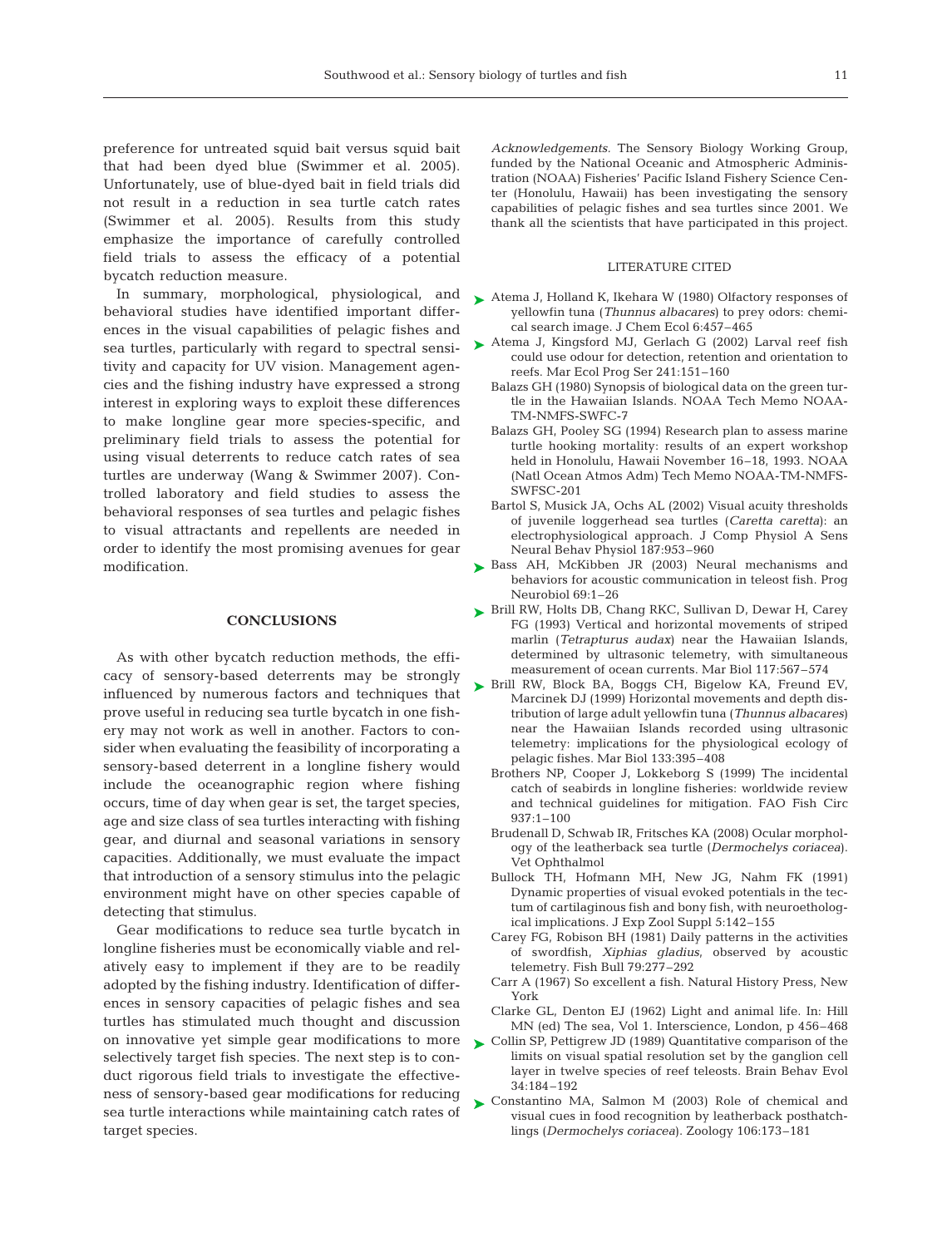- Cox TM, Read AJ, Solow A, Tregenza N (2001) Will harbour porpoises (*Phocoena phocoena*) habituate to pingers? J Cetacean Res Manag 3:81–86
- Cox TM, Read AJ, Swanner D, Urian K, Waples D (2004) Behavioral responses of bottlenose dolphins, *Tursiops truncatus*, to gillnets and acoustic alarms. Biol Conserv 115:203–212
- Crognale M, Eckert S (2007) Spectral and temporal sensitivity of adult and hatchling leatherback sea turtles. In: Swimmer Y, Wang JH (eds) 2006 Sea turtle and pelagic fish sensory workshop, Sept 12–13, 2006. NOAA (Natl Ocean Atmos Adm) Tech Memo NMFS-PIFSC-12, p 9–12
- ► Dawson SM, Read A, Slooten E (1998) Pingers, porpoises and power: uncertainties with using pingers to reduce bycatch of small cetaceans. Biol Conserv 84:141–146
	- Dial BE (1990) Predator-prey signals: chemosensory identification of snake predators by eublepharid lizards and its ecological consequences. In: MacDonald DW, Muller-Schwarze D, Natynczuk SE (eds) Chemical signals in vertebrates, Vol 5. Oxford University Press, New York, p 555–565
	- Doving KB, Stabell OB (2003) Trails in open waters: sensory cues in salmon migration. In: Collins SP, Marshall NJ (eds) New York, p 39–52
	- Eckert SA, Eckert KL, Ponganis P, Kooyman GL (1989) Diving and foraging behavior of leatherback sea turtles (*Dermochelys coriacea*). Can J Zool 67:2834–2840
	- Eckert S, Levenson D, Crognale M (2006) The sensory biology of sea turtles: what can they see and how can this help them avoid fishing gear? In: Swimmer Y, Brill R (eds) Sea turtle and pelagic fish sensory biology: developing techniques to reduce sea turtle bycatch in longline fisheries. NOAA (Natl Ocean Atmos Adm) Tech Mem NMFS-PIFSC-7
- ► Fergusson IK, Compagno LJV, Marks MA (2000) Predation by white sharks *Carcharodon carcharias* (Chondrichthyes: Lamnidae) upon chelonians, with new records from the Mediterranean Sea and a first record of the ocean sunfish *Mola mola* (Osteichthyes: Molidae) as stomach contents. Environ Biol Fishes 58:447–453
- ► Frank TM (1999) Comparative study of temporal resolution in the visual systems of mesopelagic crustaceans. Biol Bull 196:137–144
	- Fritsches KA, Warrant E (2006) Differences in the visual capabilities of sea turtles and blue water fishes: implication for bycatch reduction. In: Swimmer Y, Brill R (eds) Sea turtle and pelagic fish sensory biology: developing techniques to reduce sea turtle bycatch in longline fisheries. NOAA (Natl Ocean Atmos Adm) Tech Mem NMFS-PIFSC-7
- ► Fritsches KA, Partridge J, Pettigrew JD, Marshall NJ (2000) Colour vision in billfish. Philos Trans R Soc Lond B Biol Sci 355:1253–1256
- ► Fritsches KA, Litherland L, Thomas N, Shand J (2003a) Cone visual pigments and retinal mosaics in the striped marlin. J Fish Biol 63:1347–1351
- ► Fritsches KA, Marshall NJ, Warrant EJ (2003b) Retinal specializations in the blue marlin: eyes designed for sensitivity to low light levels. Mar Freshw Res 54:333–341
- ► Fritsches KA, Brill RW, Warrant EJ (2005) Warm eyes provide superior vision in swordfishes. Curr Biol 15:55–58
- ► Gilman E, Kobayashi D, Swenarton T, Brothers N, Dalzell P, Kinan-Kelly I (2007) Reducing sea turtle interactions in the Hawaii-based longline swordfish fishery. Biol Conserv 139:19–28
	- Gooding RM (1963) The olfactory organ of the skipjack *Katsuwonus pelamis.* FAO Fish Rep 6:1621–1631
- Granda AM, O'Shea P (1972) Spectral sensitivity of the green turtle (*Chelonia mydas mydas*) determined by electrical responses to heterochromatic light. Brain Behav Evol 5: 143–154
- ► Grassman MA, Owens DW (1982) Development and extinction of food preferences in the loggerhead sea turtle, *Caretta caretta.* Copeia 1982:965–969
- ► Grassman M, Owens DW (1987) Chemosensory imprinting in juvenile green sea turtles, *Chelonia mydas.* Anim Behav 35:929–931
	- Gunn J, Block BA (2001). Advances in acoustic, archival, and satellite tagging of tunas. In: Block BA, Stevens ED (eds) Tuna. Physiology, ecology and evolution. Academic Press, San Diego, CA p 167–224
- ► Hansen A, Zielinski BS (2005) Diversity in the olfactory epithelium of bony fishes: development, lamellar arrangement, sensory neuron cell types and transduction components. J Neurocytol 34:183–208
	- Hara TJ (1993) Chemoreception. In: Evans DH (ed) The physiology of fishes. CRC Press, Boca Raton, FL, p 191–218
	- Harrington JM, Myers RA, Rosenberg AA (2005) Wasted fishery resource: discarded by-catch in the USA. Fish Fish 6:350–361
- Sensory processing in aquatic environments. Springer, Heithaus MR (2001) The biology of tiger sharks, *Galeocerdo* ➤ *cuvier*, in Shark Bay, Western Australia: sex ratio, size distribution, diet, and seasonal changes in catch rates. Environ Biol Fishes 61:25–36
	- ▶ Heithaus M, Frid A, Dill LM (2002a) Shark-inflicted injury frequencies, escape ability, and habitat use of green and loggerhead turtles. Mar Biol 140:229–236
	- ► Heithaus M, Dill LM, Marshall GJ, Buhleier B (2002b) Habitat use and foraging behavior of tiger sharks (*Galeocerdo cuvier*) in a seagrass ecosystem. Mar Biol 140:237–248
		- Higgins B (2006) Shark decoy experiments. In: Swimmer Y, Brill R (eds) Sea turtle and pelagic fish sensory biology: developing techniques to reduce sea turtle bycatch in longline fisheries. NOAA (Natl Ocean Atmos Adm) Tech Mem NMFS-PIFSC-7, p 77–86
		- Hodgson ES, Mathewson RF (1978) Electrophysiological studies of chemoreception in elasmobranchs. In: Hodgson ES, Mathewson RF (eds) Sensory biology of sharks, skates, and rays. US Office of Naval Research, Arlington, VA, p 227–267
		- Hueter RE, Mann DA, Maruska KP, Sisneros JA, Demski LS (2004) Sensory biology of elasmobranchs. In: Carrier JC, Musick JA, Heithaus MR (eds) Biology of sharks and their relatives. CRC Press, Boca Raton, FL, p 325–368
		- Iversen RTB (1967) Response of the yellowfin tuna (*Thunnus albacares*) to underwater sound. In: Tavolga WN (ed) Marine bioacoustics. II. Pergamon Press, Oxford, p105–121
		- Iversen RTB (1969) Auditory thresholds of the scrombrid fish *Euthynnus affinis*, with comments on the use of sound in tuna fishing. FAO conference on fish behavior in relation to fishing techniques and tactics. FAO Fish Rep 62: 849–859
		- Kawamura G, Nishimura W, Ueda S, Nishi T (1981) Vision in tunas and marlins. Mem Kagoshima Univ Res Center S Pac 1:3–47
		- Kleerekoper H (1978) Chemoreception and its interaction with flow and light perception in the locomotion and orientation of some elasmobranchs. In: Hodgson ES, Mathewson RF (eds) Sensory biology of sharks, skates, and rays. US Office of Naval Research, Arlington, VA, p 269–329
		- Largarcha E, Parrales M, Rendon L, Velasquez V, Orozco M, Hall M (2005) Working with the Ecuadorian fishing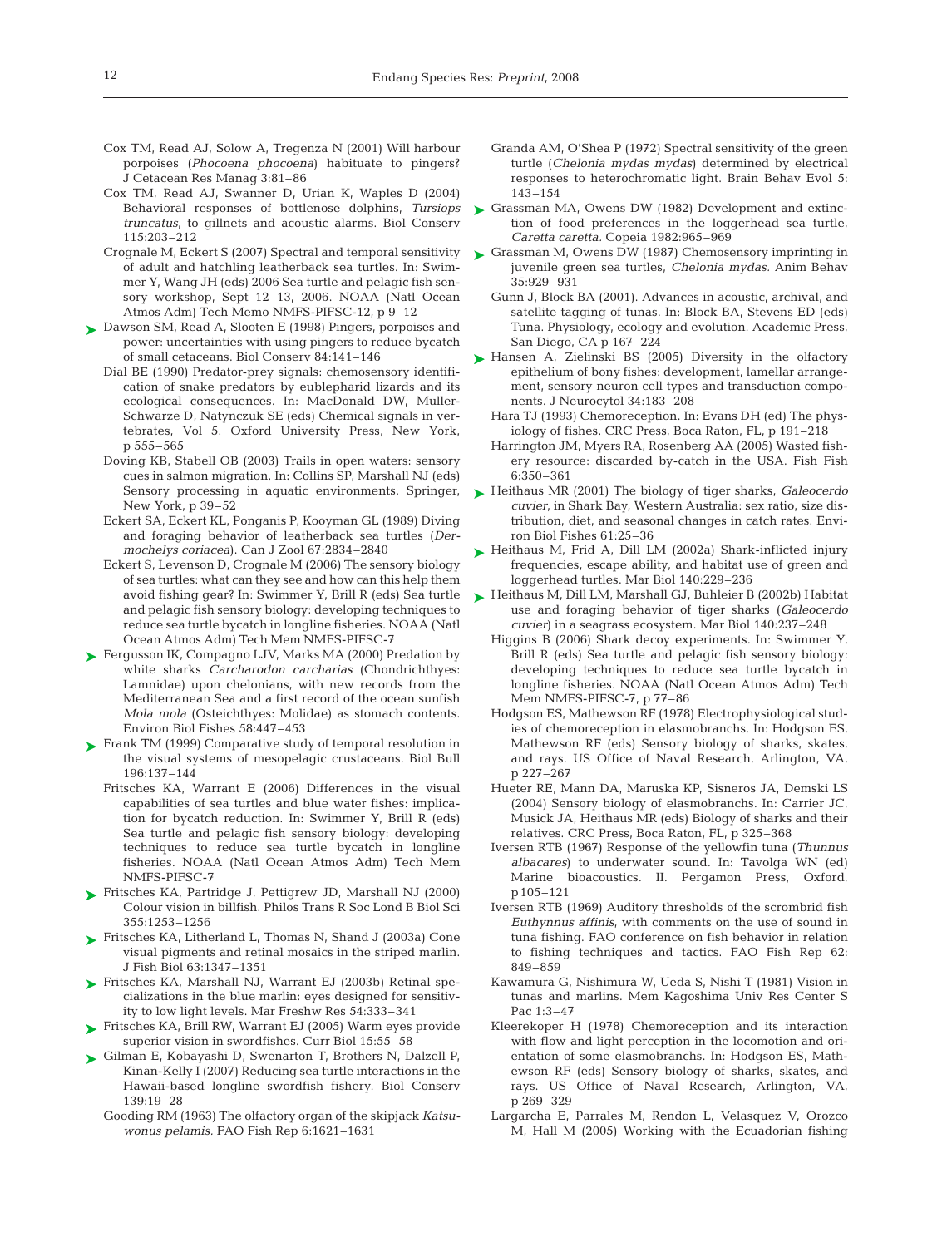community to reduce the mortality of sea turtles in longlines: the first year March 2004–March 2005. Western Pacific Regional Fishery Management Council, Honolulu, HI

- Lenhardt ML, Klinger RC, Musick JA (1985) Marine turtle middle-ear anatomy. J Aud Res 25:66
- Levenson D, Eckert S, Crognale M, Deegan JI, Jacobs G (2004) Photopic spectral sensitvity of green and loggerhead sea turtles. Copeia 2004:908–911
- ► Lewison RL, Freeman SA, Crowder LB (2004) Quantifying the effects of fisheries on threatened species: the impact of pelagic longlines on loggerhead and leatherback sea turtles. Ecol Lett 7:221–231
- ► Liebman PA, Granda AM (1971) Microspectrophotometric measurements of visual pigments in two species of turtle, *Pseudemys scripta* and *Chelonia mydas.* Vision Res 11: 105–114
- ► Liebman PA, Granda AM (1975) Super dense carotenoid spectra resolved in single cone oil droplets. Nature 253: 370–372
- ► Loew ER, McFarland WN, Margulies D (2002) Developmental changes in the visual pigments of the yellowfin tuna, *Thunnus albacares.* Mar Freshw Behav Physiol 35: 235–246
	- Lohmann KJ, Wang JH (2007) Behavioral responses of sea turtles to prototype experimental lightsticks. In: Swimmer Y, Wang, JH (eds) 2006 Sea turtle and pelagic fish sensory workshop, Sept 12–13, 2006. NOAA (Natl Ocean Atmos Adm) Tech Memo NMFS-PIFSC-12, p 15–17
	- Lohmann KMF, Witherington BE, Lohmann CMF, Salmon M (1997) Orientation, navigation, and natal beach homing in sea turtles. In: Lutz PL, Musick JA (eds) The biology of sea turtles, Vol 1. CRC Press, Boca Raton, FL, p 107–136
	- Lohmann KJ, Hester JT, Lohmann CMF (1999) Long-distance navigation in sea turtles. Ethol Ecol Evol 11:1–23
- ► Lohmann KJ, Lohmann CMF, Ehrhart LM, Bagley DA, Swing T (2004) Geomagnetic map used in sea turtle navigation. Nature 428:909–910
	- Lutcavage ME, Lutz PL (1997) Diving physiology. In: Lutz PL, Musick JA (eds) The biology of sea turtles, Vol 1. CRC Press, Boca Raton, FL, p 277–296
	- Lythgoe JN (1979) The ecology of vision. Oxford University Press, Oxford
	- Mann DA, Higgs DM, Tavolga WM, Souza MJ, Popper AN (2001) Ultrasound detection by clupeiform fishes. J Acoust Soc Am 109:3048–3054
- ► Manton M, Karr A, Ehrenfeld DW (1972) Chemoreception in the migratory sea turtle, *Chelonia mydas.* Biol Bull 143: 184–195
	- Marshall NJ, Vorobyev M (2003) The design of color signals and color vision in fishes. In: Collin SP, Marshall, NJ (eds) Sensory processing in aquatic environments. Springer-Verlag, New York, p 194–222
- ▶ Mason JR, Clark L (1996) Grazing repellency of methyl anthranilate to snow geese is enhanced by a visual cue. Crop Prot 15:97–100
- ► Mäthger LM, Litherland L, Fritsches KA (2007) An anatomical study of the visual capabilities of the green turtle, *Chelonia mydas.* Copeia 2007:169–179
	- Mejuto J, Auton U, Quintans M (2005) Visual acuity and olfactory sensitivity in the swordfish (*Xiphias gladius*) for the detection of prey during field experiments using the surface longline gear with different bait types. ICCAT Coll Vol Sci Pap 58:1501–1510
	- Moein SE, Musick JA, Keinath JA, Barnard DE, Lenhardt M, George R (1994) Evaluation of seismic sources for repelling sea turtles from hopper dredges. Report from

Virginia Institute of Marine Science, Gloucester Point, VA, to US Army Corps of Engineers

- Moein Bartol S, Ketten DR (2006) Turtle and tuna hearing. In: Swimmer Y, Brill R (eds) Sea turtle and pelagic fish sensory biology: Developing techniques to reduce sea turtle bycatch in longline fisheries. NOAA (Natl Ocean Atmos Adm) Tech Mem NMFS-PIFSC-7, p 98–105
- Moein Bartol S, Musick JA (2003) Sensory biology of sea turtles. In: Lutz PL, Musick JA, Wyneken J (eds) The biology of sea turtles, Vol 2. CRC Press, Boca Raton, FL, p 79–102
- Moein Bartol S, Musick JA, Lenhardt ML (1999) Auditory evoked potentials of the loggerhead sea turtle (*Caretta caretta*). Copeia 1999:836–840
- Munz FW, McFarland WN (1973) The significance of spectral position in the rhodopsins of tropical marine fishes. Vision Res 13:1829–1874 ➤
	- Musyl MK, Brill RW, Boggs CH, Curran DS, Kazama TK, Seki MP (2003) Vertical movements of bigeye tuna *(Thunnus obesus)* associated with islands, buoys, and seamounts of the Hawaiian Archipelago from archival tagging data. Fish Oceanogr 12:152–169
- ► Myrberg AA Jr (2001) The acoustical biology of elasmobranchs. Environ Biol Fishes 60:31–45
	- Myrberg AA Jr, Ha SJ, Walewski S, Banbury JC (1972) Effectiveness of acoustic signals in attracting epipelagic sharks to an underwater sound source. Bull Mar Sci 22: 926–949
	- Myrberg AA Jr, Gordon CR, Klimley AP (1976) Attraction of free ranging sharks by low frequency sound, with comments on its biological significance. In: Schuijf A, Hawkins AD (eds) Sound reception in fish. Elsevier, Amsterdam, p 205–228
- ▶ Myrberg AA Jr, Gordon CR, Klimley AP (1978) Rapid withdrawal from a sound source by open-ocean sharks. J Acoust Soc Am 64:1289–1297
- Nakamura EL (1968) Visual acuity of two tunas, *Katsuwonus* ➤ *pelamis* and *Euthynnus affinis.* Copeia 1968:41–49
- ► Nestler JM, Plosky GR, Pickens J, Menezes J, Schilt C (1992) Responses of blueback herring to high frequency sound and implications for reducing entrainment at hydropower dams. N Am J Fish Manag 12:667–683
	- NMFS (National Marine Fisheries Service) (1999) Western Pacific pelagic fisheries; Hawaii-based pelagic longline area Closure. Fed Reg 64:72290–72291
	- NMFS (2000) Atlantic highly migratory species; pelagic longline fishery; sea turtle protection measures. Fed Reg 65: 60889–60892
	- NMFS (2001) Atlantic highly migratory species; pelagic longline fishery; sea turtle protection measures. Fed Reg 66: 36711–36714
- ▶ Northmore DP, Granda AM (1991) Ocular dimensions and schematic eyes of freshwater and sea turtles. Vis Neurosci 7:627–635
- ► O'Hara J, Wilcox JR (1990) Avoidance responses of loggerhead turtles, *Caretta caretta*, to low frequency sounds. Copeia 1990:564–567
	- Owens DW, Grassman MA, Hendrickson JR (1982) The imprinting hypothesis and sea turtle reproduction. Herpetologica 38:124–135
	- Palko B, Beardsley G, Richard W (1982) Synopsis of the biological data on dolphin-fishes, *Coryphaena hippurus* Linnaeus and *Coryphaena equiselis* Linnaeus. In: NOAA (Natl Ocean Atmos Adm) Tech Rep, NMFS Circular 443:28
- ▶ Parsons TS (1971) Nasal anatomy of trionychid turtles. J Morphol 135:323–334